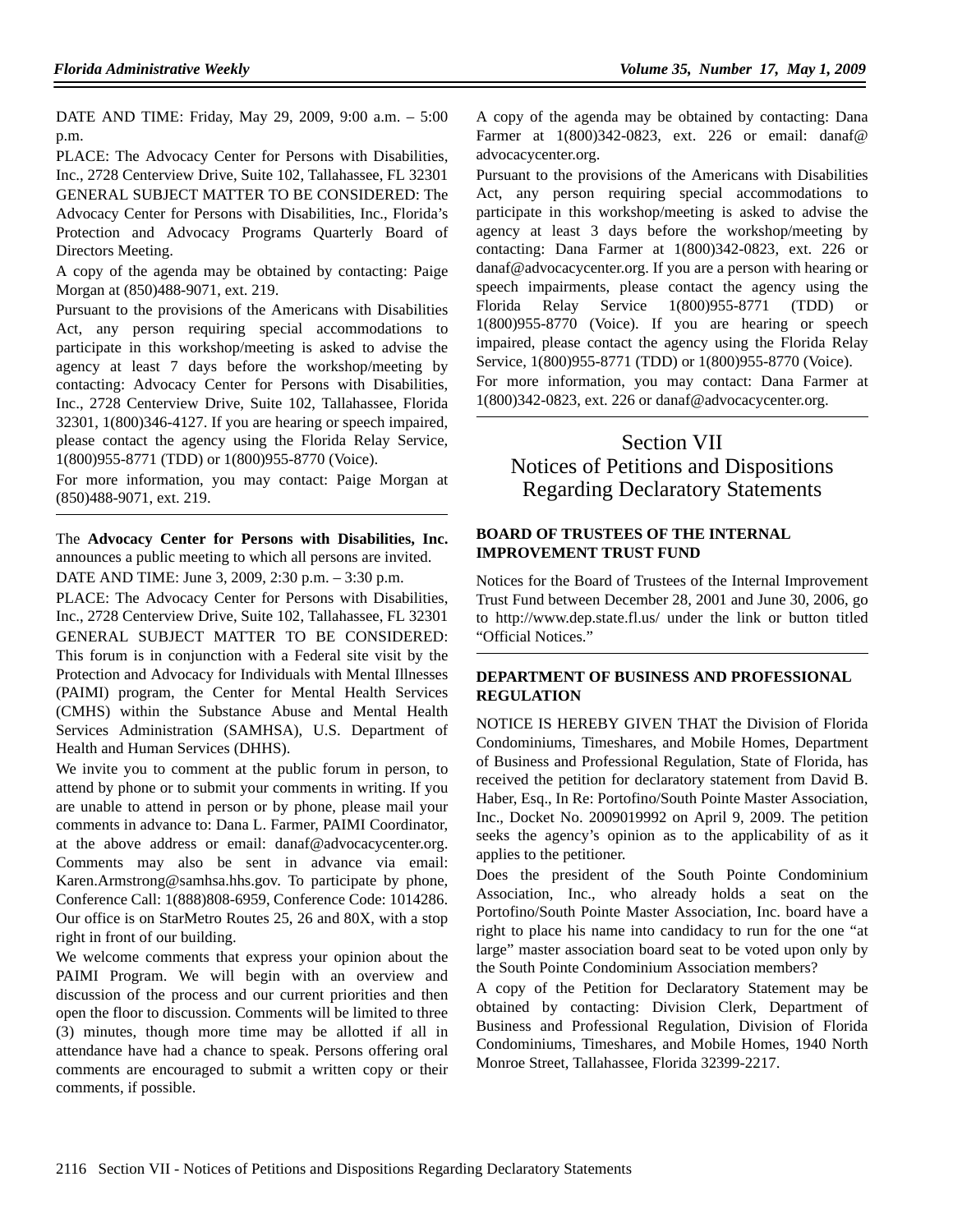Please refer all comments to: Janis Sue Richardson, Chief Assistant General Counsel, Department of Business and Professional Regulation, Division of Florida Condominiums, Timeshares, and Mobile Homes, 1940 North Monroe Street, Tallahassee, Florida 32399-2202.

NOTICE IS HEREBY GIVEN THAT the Division of Florida Condominiums, Timeshares, and Mobile Homes, Department of Business and Professional Regulation, State of Florida, has received the petition for declaratory statement from David B. Haber, Esq., In Re: Portofino Towers Condominium Association, Inc., Docket No. 2009019987 on April 7, 2009. The petition seeks the agency's opinion as to the applicability of as it applies to the petitioner.

Whether Portofino Towers Condominium Association, Inc. may enforce a pet restriction to remove a Doberman pincer in unit 1002.

A copy of the Petition for Declaratory Statement may be obtained by contacting: Division Clerk, Department of Business and Professional Regulation, Division of Florida Condominiums, Timeshares, and Mobile Homes, 1940 North Monroe Street, Tallahassee, Florida 32399-2217.

Please refer all comments to: Janis Sue Richardson, Chief Assistant General Counsel, Department of Business and Professional Regulation, Division of Florida Condominiums, Timeshares, and Mobile Homes, 1940 North Monroe Street, Tallahassee, Florida 32399-2202.

NOTICE IS HEREBY GIVEN THAT the Division of Florida Condominiums, Timeshares, and Mobile Homes, Department of Business and Professional Regulation, State of Florida, has received the petition for declaratory statement from Don Marks and Agathe Marks, Petitioners/Unit Owners, In Re: Pan American Condominium Association, Inc., Docket No. 2009019986 on April 9, 2009. The petition seeks the agency's opinion as to the applicability of Section 718.113, Florida Statutes, as it applies to the petitioner.

Whether Pan American Condominium Association, Inc. is responsible for relocating a hot water heater that serves 8 other units from within the boundaries of one unit to a common element area and whether the association is responsible for maintaining the hot water heater under Section 718.113, Florida Statutes.

A copy of the Petition for Declaratory Statement may be obtained by contacting: the Division Clerk, Department of Business and Professional Regulation, Division of Florida Condominiums, Timeshares, and Mobile Homes, 1940 North Monroe Street, Tallahassee, Florida 32399-1031.

Please refer all comments to: Janis Sue Richardson, Chief Assistant General Counsel, Department of Business and Professional Regulation, Division of Florida Condominiums, Timeshares, and Mobile Homes, 1940 North Monroe Street, Tallahassee, Florida 32399-2202.

NOTICE IS HEREBY GIVEN THAT the Division of Florida Condominiums, Timeshares, and Mobile Homes, Department of Business and Professional Regulation, State of Florida, has declined to rule on the petition for declaratory statement filed by James Wergles, Attorney in fact for JANET SCUDDER, Unit Owner, In Re: Tregate East Condominium Association, Inc., Docket No. 2009002765 on April 19, 2009. The following is a summary of the agency's declination of the petition:

The Division declined to issue an order because the Division does not have the authority to interpret and enforce ambiguous provisions in contracts, as interpretation of contracts is strictly a judicial function.

A copy of the Order Declining of the Petition for Declaratory Statement may be obtained by contacting: Division Clerk, Department of Business and Professional Regulation, Division of Florida Condominiums, Timeshares, and Mobile Homes, 1940 North Monroe Street, Tallahassee, Florida 32399-2217.

Please refer all comments to: Janis Sue Richardson, Chief Assistant General Counsel, Department of Business and Professional Regulation, Division of Florida Condominiums, Timeshares, and Mobile Homes, 1940 North Monroe Street, Tallahassee, Florida 32399-2202.

#### **DEPARTMENT OF ENVIRONMENTAL PROTECTION**

Notices for the Department of Environmental Protection between December 28, 2001 and June 30, 2006, go to http://www.dep.state.fl.us/ under the link or button titled "Official Notices."

#### **DEPARTMENT OF HEALTH**

NOTICE IS HEREBY GIVEN THAT on April 2, 2009, the Dietetics and Nutrition Council has received the petition for declaratory statement from John A. Fitzsimmons, III. The petition seeks the agency's opinion as to the applicability of Section  $468.505(1)(a)$ , F.S., as it applies to the petitioner.

The petition seeks the Board's interpretation of Section 468.505(1)(a), F.S., and if the Petitioner's actions listed in the petition regarding exemptions are in accordance with that Section 468.505(1)(a), F.S.

A copy of the Petition for Declaratory Statement may be obtained by contacting: Allen Hall, Executive Director, Dietetics and Nutrition Council, 4052 Bald Cypress Way, Bin #C05, Tallahassee, Florida 32399-3253.